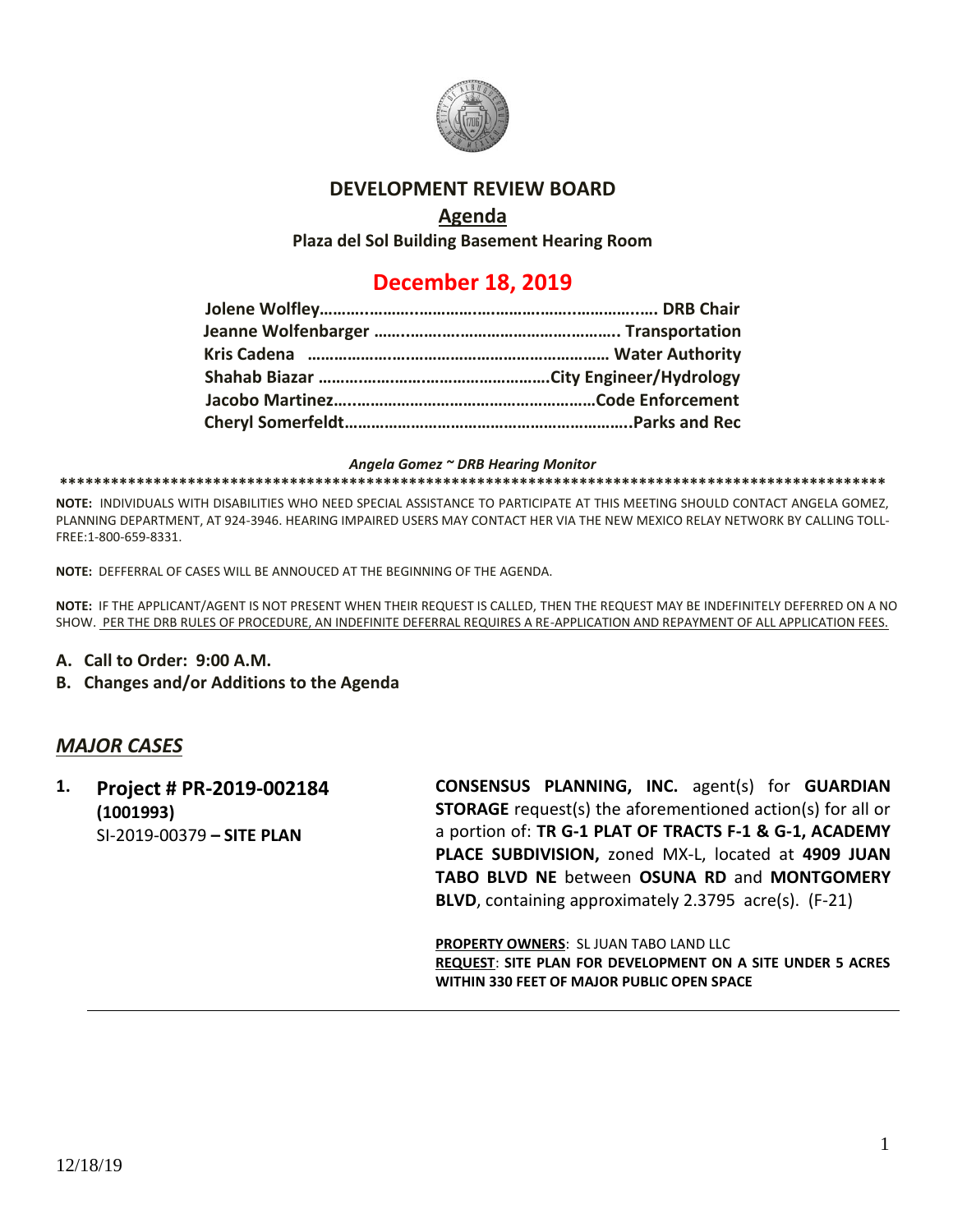| 2. | Project # PR-2019-002559<br>SD-2019-00222 - VACATION OF PUBLIC<br><b>EASEMENT</b><br>SD-2019-00224 - VACATION OF PUBLIC<br><b>EASEMENT</b><br>SD-2019-00225 - VACATION OF PUBLIC<br><b>EASEMENT</b><br>SD-2018-00220 - PRELIMINARY/FINAL<br><b>PLAT</b> | ARCH + PLAN LAND USE CONSULTANTS agent(s) for<br>AGGIES LLC request(s) the aforementioned action(s) for all<br>or a portion of: LOTS 1-A, 1-B,1-C and 1-D, BLOCK 10,<br>UNIVERSITY HEIGHTS ADDITION zoned R-ML, located on<br>SILVER AVE between CORNELL DRIVE and STANFORD<br><b>DRIVE</b> , containing approximately 0.334 acre(s). (K-16)<br>PROPERTY OWNERS: AGGIES, LLC<br>REQUEST: VACATE 3 PRIVATE EASEMENTS AND LOT CONSOLIDATION<br><b>FROM 4 LOTS TO 2 LOTS</b>                                                                                                                                                                                                                         |
|----|---------------------------------------------------------------------------------------------------------------------------------------------------------------------------------------------------------------------------------------------------------|---------------------------------------------------------------------------------------------------------------------------------------------------------------------------------------------------------------------------------------------------------------------------------------------------------------------------------------------------------------------------------------------------------------------------------------------------------------------------------------------------------------------------------------------------------------------------------------------------------------------------------------------------------------------------------------------------|
| 3. | Project # PR-2019-002309<br>SD-2019-00223 - VACATION OF PUBLIC<br><b>EASEMENT</b><br>SD-2019-00226 - VACATION OF PUBLIC<br><b>EASEMENT</b><br>SD-2019-00227 - VACATION OF PUBLIC<br><b>EASEMENT</b><br>SD-2018-00221 - PRELIMINARY/FINAL<br><b>PLAT</b> | CONSENSUS PLANNING INC.<br>agent(s) for $G$ & L<br>M&M<br>CO.<br><b>INVESTMENTS</b><br>and<br>request(s)<br>the<br>aforementioned action(s) for all or a portion of: LOT 1-A &<br>LOT 5-A, LA MIRADA SUBDIVISION, zoned MX-M, located<br>at 8330 MONTGOMERY BLVD NE between MONTGOMERY<br>BLVD and LA MIRADA PL, containing approximately<br>16.0374 acre(s). (G-19)<br>PROPERTY OWNERS: M & M CO<br>REQUEST: VACATE 3 PRIVATE EASEMENTS AND ASSOCIATED REPLAT<br>OF PROPERTY                                                                                                                                                                                                                     |
| 4. | Project # PR_2018-001579<br>SI-2019-00355 - SITE PLAN AMENDMENT<br>SI-2019-00354 - SITE PLAN                                                                                                                                                            | MODULUS ARCHITECTS, INC agent(s) for DEEPESH<br><b>KHOLWADWALA</b> request(s) the aforementioned action(s)<br>for all or a portion of: PARCEL A-1-A-1-B SUBD PLAT TRS A-<br>1-A-1-A & A-1-A-1-B WINROCK CENTER ADDN, PARCEL A-2<br>AND A-3 PLAT OF PARCELS A-1 THRU A-3 & PARCEL C-2A<br>WINROCK CENTER ADDN + PARCEL C-2A1 SUBD PLAT<br>PARCEL C-2A1 & C-2A2 WINROCK CENTER ADDN, PARCEL<br>E1A WINROCK CENTER ADDITION, PARCEL D1A WINROCK<br>CENTER ADDN REPLAT OF PARCEL D1 WINROCK CENTER<br>ADDN AND PARCEL A-1-A-1-A-1-A WINROCK CENTER<br>ADDITION, zoned MX-H, located at 2100 LOUISIANA BLVD<br>NE, containing approximately 83.00 acre(s). (J-19)[Deferred<br>from 11/20/19, 12/11/19] |

**PROPERTY OWNERS**: WINROCK PARTNERS LLCC/O GOODMAN REALTY **REQUEST**: **SITE PLAN AND SKETCH PLAT FOR WINROCK TOWN CENTER**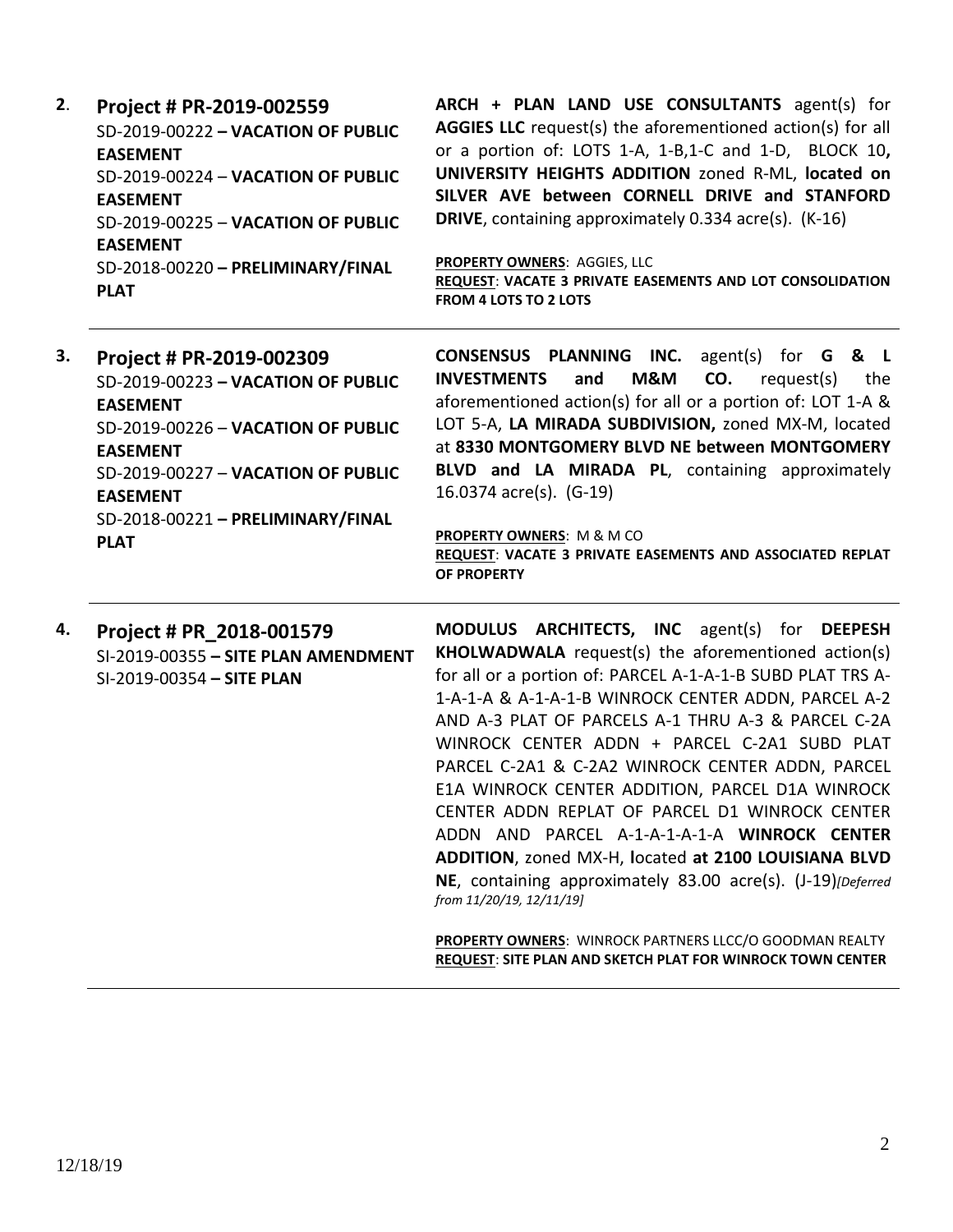| 5. | Project #PR-2019-002677<br>SI-2019-00252 - SITE PLAN                                         | MODULUS ARCHITECTS, INC. agent(s) for CARLISLE<br><b>ASSOCIATES LP</b> request(s) the aforementioned action(s) for<br>all or a portion of TRACTS A & B CARLISLE & INDIAN<br>SCHOOL SUBDIVISION BEING A PART OF BLOCKS 16 & 17<br>AND A PART OF BLOCKS 14 & 15 NETHERWOOD PARK<br>SECOND FILING EXCLUDING PORTIONS OUT TO R/W, zoned<br>MX-M, located at the NEC of INDIAN SCHOOL RD NE and<br>CARLISLE BLVD NE, containing approximately 10.2 acre(s).<br>(H-16) [Deferred from 8/21/19, 8/28/19, 9/18/19, 10/23/19, 10/30/19,<br>11/6/19, 12/4/19]<br>PROPERTY OWNERS: CARLISLE ASSOCIATES C/O ROSEN ASSOC MGMT<br><b>GROUP</b><br>REQUEST: 120,000+ SF RETAIL DEVELOPMENT |
|----|----------------------------------------------------------------------------------------------|-----------------------------------------------------------------------------------------------------------------------------------------------------------------------------------------------------------------------------------------------------------------------------------------------------------------------------------------------------------------------------------------------------------------------------------------------------------------------------------------------------------------------------------------------------------------------------------------------------------------------------------------------------------------------------|
| 6. | Project # PR-2019-003092<br><b>SD-2019-00210 - VACATION OF PUBLIC</b><br><b>RIGHT-OF-WAY</b> | <b>TIERRA WEST</b> agent(s) for <b>SWCW LLC</b> request(s) the<br>aforementioned action(s) for all or a portion of: LOT 9A,<br>BLOCK 32, RIDGECREST ADDN and 3,600 SQUARE FEET OF<br>ADJACENT PLATTED ALLEY, zoned MX-M, located at 1425<br>SAN MATEO BLVD between SAN MATEO BLVD and GIBSON<br>BLVD, containing approximately 0.3657 acre(s).<br>$(L-17)$<br>[Deferred from 12/11/19]<br>PROPERTY OWNERS: SSCW LLC<br><b>REQUEST: VACATION OF PUBLIC RIGHT-OF-WAY</b>                                                                                                                                                                                                      |
| 7. | Project #PR-2019-002651<br>(1000530)<br>SD-2019-00133 - VACATION OF RIGHT OF<br><b>WAY</b>   | TIERRA WEST LLC agent(s) for AIRPORT PARKING<br>request(s) the aforementioned action(s) for all or a portion<br>of SUNPORT BLVD SE west of UNIVERSITY BLVD SE<br>containing approximately 0.1609 acre(s). (M-15) ) [Deferred<br>from 8/21/19, 9/11/19, 10/2/19, 10/19/19, 10/30/19, 11/20/19, 12/4/19]<br><b>PROPERTY OWNERS: R &amp; B LLC</b><br>REQUEST: VACATION OF A PORTION OF SUNPORT BLVD PUBLIC<br><b>RIGHT-OF-WAY</b>                                                                                                                                                                                                                                             |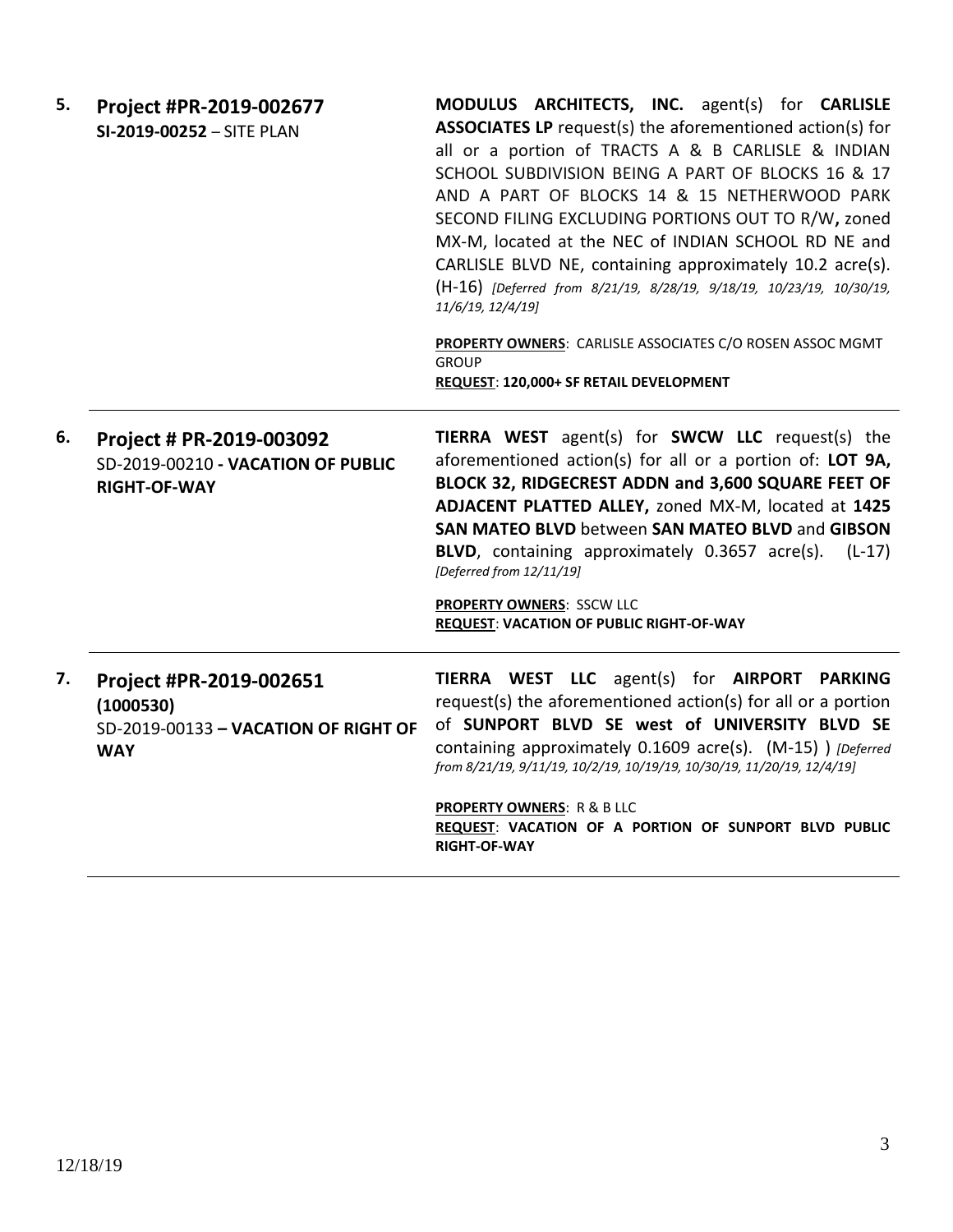**8. Project #PR-2019-002046 (1010582, 1001515)** SI-2019-00032 **- SITE PLAN – DRB** **WILSON & COMPANY, agent(s**) for **COA SOLID WASTE MANAGEMENT DEPT**., request(s) the aforementioned action(s) for all or a portion of a northerly portion of TRACT 107B1A1 excluding portions of Right of Way and excluding a northerly portion, TRACT 107B1A2 excluding portion of Right of Way, TRACT in the SW Corner – TRACT 107B1B, TRACT 108A3A1A, TRACT 108A3A1B, and TRACT 108A3B, TRACTS 108A1A1B1B & 108A1A2B2**,** TRACT 108A1A2B1A, TRACT 107B2A2 excluding Rights of Way, TRACT 107B2A1, excluding portion of Right of Way, MRGCD Map#33, zoned NR-LM, located at **4600 EDITH BLVD NE** (**SE corner of COMANCHE RD NE AND EDITH BLVD NE**), containing approximately 22.0 acre(s). (G-15) *[Deferred from 2/27/19, 3/27/19, 5/1/19, 5/22/19, 6/19/19, 7/31/19, 9/25/19]*

#### **PROPERTY OWNERS**: CITY OF ALBUQUERQUE

**REQUEST**: **SITE PLAN FOR NEW ADMIN BUILDING, VEHICLE MAINTENANCE BUILDING, BIN REPAIR/WELD SHOP BUILDING AND STORAGE AREA, GUARD SHACK, RECYCLING DROP OFF AREA, PARKING AREAS AND CNG FUELING STATION**

### *MINOR CASES*

| 9.  | Project # PR-2019-003076<br>SD-2019-00218 - PRELIMINARY/FINAL<br><b>PLAT</b>           | CSI - CARTESIAN SURVEYS INC. agent(s) for C. DARYL<br><b>FINLEY</b> request(s) the aforementioned action(s) for all or a<br>portion of: LOTS 27 & 28, BLOCK 29, NORTH ABQ ACRES TR<br>A UNIT B, zoned NR-BP, located at 6217 & 6221 SIGNAL AV<br>NE, between SAN PEDRO DR NE between LOUISIANA BLVD<br>NE, containing approximately 1.7702 acre(s). (C-18)<br><b>PROPERTY OWNERS: FINLEY C DARRYL</b><br>REQUEST: COMBINE 2 EXISTING LOTS INTO 1 NEW LOT/GRANT<br><b>EASEMENTS</b>                   |
|-----|----------------------------------------------------------------------------------------|------------------------------------------------------------------------------------------------------------------------------------------------------------------------------------------------------------------------------------------------------------------------------------------------------------------------------------------------------------------------------------------------------------------------------------------------------------------------------------------------------|
| 10. | Project # PR-2019-003134<br>SD-2019-00216 - AMENDMENT TO<br><b>INFRASTRUCTURE LIST</b> | TIERRA WEST, LLC agent(s) for MCLEOD REALTY request(s)<br>the aforementioned action(s) for all or a portion of: TRACT<br>2-A-3-C-2 PLAT FOR TRACTS 2-A-3-C-1 & 2-A-3-C-2 MCLEOD<br>BUSINESS PARK (BEING COMPRISED OF TRACTS 2-A-3-C<br>AND2-A-3-D MCLEOD BUSINESS PARK, zoned NR-C, located<br>at 4949 JEFFERSON ST NE between I-25 and JEFFERSON ST,<br>containing approximately 2.7762 acre(s). (F-17)<br>PROPERTY OWNERS: MCLEOD REALTY<br><b>REQUEST: MINOR AMENDMENT TO INFRASTRUCTURE LIST</b> |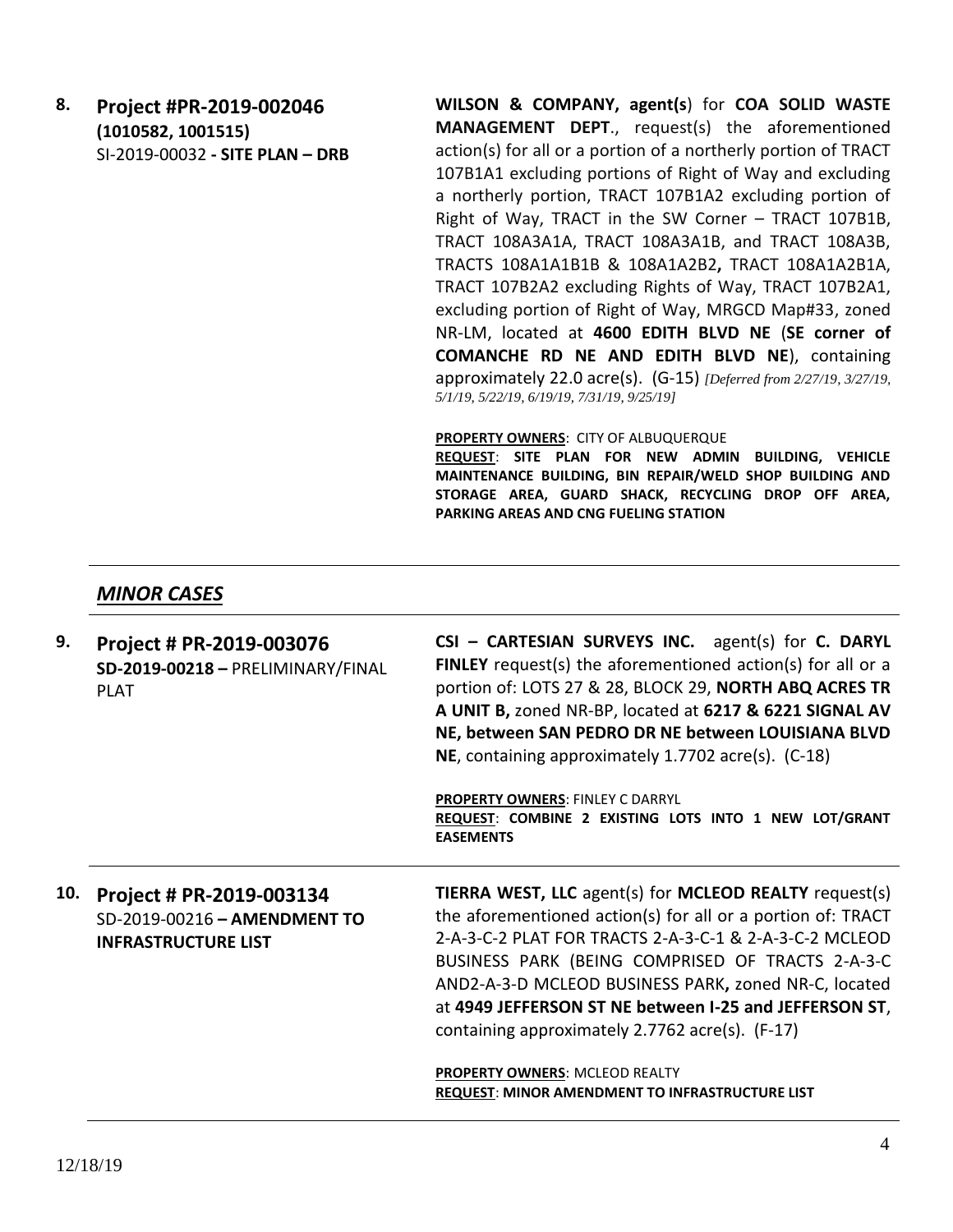**11. Project # PR-2019-001368** SD-209-00219 **– PRELIMINARY/FINAL PLAT**

**ALDRICH LAND SURVEYING** agent(s) for **B & L REAL ESTATE HOLDINGS LLC** request(s) the aforementioned action(s) for all or a portion of: TRACTS 7-A & 7-B, **UNSER CROSSINGS,**  zoned MX-M, located at **8020 CENTRAL AVE SW**, containing approximately 4.7196 acre(s). (K-10)

**PROPERTY OWNERS**: B&L LLC **REQUEST**: **DIVIDE 1 TRACT INTO 2 TRACTS**

# *SKETCH PLAT*

| 12. | Project # PR-2019-003152<br>PS-2019-00124 - SKETCH PLAT | CSI - CARTESIAN SURVEYS INC. agent(s) for CHELSEA<br><b>GONZALES, DDS, LLC</b> request(s) the aforementioned<br>action(s) for all or a portion of: TR C-1 PLAT OF TRACTS B-1<br>& C-1, LOT C1, PASEO NUEVO 2 SUBDIVISION, zoned MX-L,<br>located at 6425 HOLLY AV NE, Albuquerque, NM between<br>SAN PEDRO DR NE and VILLE COURT NE, containing<br>approximately 1.2676 acre(s). (C-18)                                                                    |  |
|-----|---------------------------------------------------------|------------------------------------------------------------------------------------------------------------------------------------------------------------------------------------------------------------------------------------------------------------------------------------------------------------------------------------------------------------------------------------------------------------------------------------------------------------|--|
|     |                                                         | PROPERTY OWNERS: GC GONZALES LLC<br>REQUEST: SUBDIVIDE 1 EXISTING LOTS INTO 2 NEW LOTS                                                                                                                                                                                                                                                                                                                                                                     |  |
| 13. | Project # PR-2019-003132<br>PS-2019-00123 - SKETCH PLAT | <b>STEVE</b><br><b>AND</b><br><b>JENNA</b><br><b>OSTROWSKI</b><br>the<br>requests<br>aforementioned action(s) for all or a portion of: E 85FT<br>LOTS 3 & 4 MAJOR ACRES & W 57FT 6IN LT 5 MAJOR<br>ACRES, zoned R1-D, located at 1121 MAJOR NW, between<br>$12^{TH}$ STREET and $12^{th}$ street containing approximately<br>$0.5542$ acre(s). (G-14)<br><b>PROPERTY OWNERS: STEPHEN OSTROWSKI</b><br><b>REQUEST: SUBDIVIDE 1 EXISTING LOT INTO 2 LOTS</b> |  |
| 14. | Project # PR-2019-002268<br>PS-2019-00125 - SKETCH PLAT | <b>COMMUNITY SCIENCES CORPORATION agent(s) for OUR</b><br>LAND LLC requests the aforementioned action(s) for all or a<br>portion of: A4 REPLAT OF TRACT A OF PLAT OF LANDS OF<br>MICHAEL J SNOW & ELIZABETH T SNOW LOT A4,<br>SUBDIVISION SNOW--MICHAEL J & ELIZABETH, zoned MX-<br>M, located at 2945 TRELLIS NW between DECKER RD NW<br>and CAMPBELL RD NW, containing approximately 9.56                                                                |  |

acre(s). (G-12)

**PROPERTY OWNERS**: OUR LANDS LLC **REQUEST**: **DIVIDE 1 LOTS INTO 3 NEW LOTS/GRANT EASEMENTS**